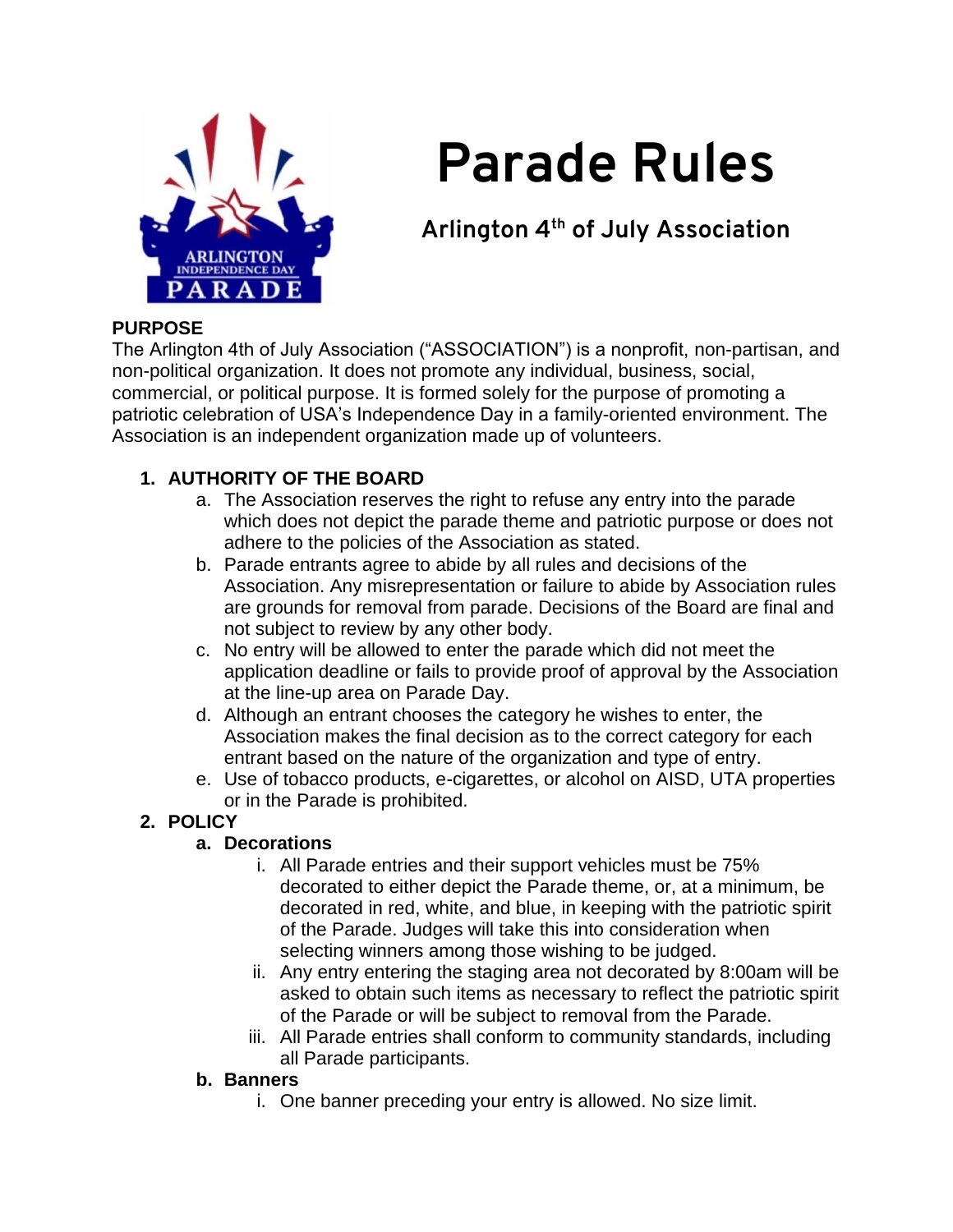ii. Banner carriers must be capable of maintaining the parade pace. If the pace of the banner carriers is impeding the parade progress the banner will be removed.

#### **c. Commercial**

- i. Entries may be sponsored by an individual business or businesses in a mutual association.
- ii. A logo or business name may be used on an entry however, the entry may not be used primarily for advertising purposes and must be in keeping with the patriotic spirit of the parade. Signs must be limited to two per entry. Maximum size per sign not to exceed 24 in. x 36 in.
- iii. Businesses may enter any category except non-commercial floats and novice floats, subject to approval of the Association.

#### **d. Expense**

i. No limit. The use of ingenuity and creativity in the design and execution of an entry is encouraged and favored by the judging criteria.

#### **e. Hand-outs or Giveaways**

- i. NO HANDOUTS OR GIVEWAYS OF ANY KIND ARE PERMITTED DURING THE PARADE.
- ii. Only BLUE LEVEL (\$1000) or above, Parade Sponsors will be permitted to distribute handouts and giveaways in conjunction with flag distribution before the parade begins.
- iii. For safety reasons, any activity that entices spectators to enter the parade route during the Parade is prohibited.

# **f. Performance**

- i. Any performance along the route or in front of the judges or TV stands must be a moving/marching routine. Any entry that stops to perform shall be ineligible for an award.
- ii. All cheerleaders and drill teams will be partially prejudged for performance at north UTA parking lot at 7:30 A.M. Each entry shall be allowed to perform a two-minute routine for the judges.
- iii. Only moving marching routines will be permitted at the TV and reviewing stands. As cited above, any entry that stops to perform shall be ineligible for an award. Final judging is at City Hall, but DO NOT STOP AT REVIEW STAND.

# **g. Political and Social**

- i. The Association is a non-political organization. Only current office holders are allowed to enter the parade. Small signs on either side of a car are permitted. No place cards or large advertising will be acceptable.
- ii. No campaigning. Individuals or organizations who try to use the parade to further their own or others' political or social campaigns will be removed from the parade. Under Section 501 (c) (3) of the Internal Revenue Code, tax-exempt organizations are prohibited from participating or intervening in political activities.